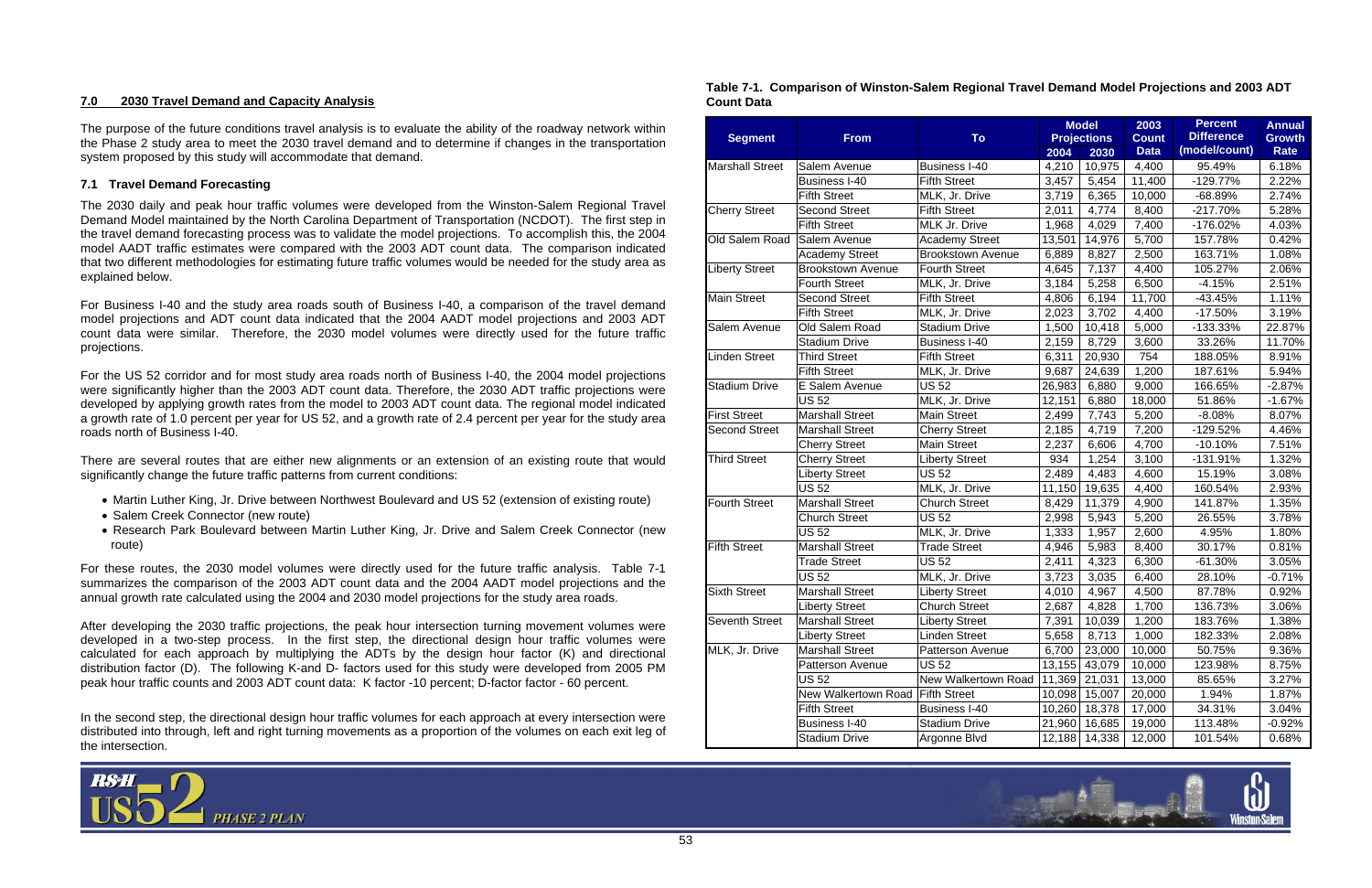

#### **7.2 2030 Operational Analysis**

As part of the US 52 Phase 2 study process, future transportation plans were considered including the existing and planned roadway improvements as listed in the 2030 Winston-Salem Urban Area Long Range Transportation Plan, which is defined as the 2030 No Build Conditions for this study. The proposed transportation improvements as described in Section 6.0 of this report are considered to be the 2030 Build Conditions scenario.

This analysis uses the 2000 Highway Capacity Manual, 2002 Florida Department of Transportation Quality/Level of Service Handbook and SYNCHRO analysis methodologies to evaluate the ability of the proposed transportation improvements to meet the future travel demand. The following describes the results of the capacity analyses for the 2030 No Build Conditions and the 2030 Build Conditions.

#### 7.2.1 2030 No Build Conditions Capacity Analysis

The No Build Conditions assumed year 2030 travel conditions with no improvements to the existing transportation system beyond those approved and adopted by the 2030 Winston-Salem Urban Area Long Range Transportation Plan as described in Section 5.0 of this report. The 2030 No Build Conditions travel analysis included peak hour capacity analyses for freeway mainline, ramps, weaving segments, and arterial streets.

#### Freeway Mainline Capacity Analysis

The mainline capacity analysis of the 2030 No Build traffic flow conditions indicates that with the proposed improvements to US 52 in place, the traffic flow along US 52 between Business I-40 and Martin Luther King, Jr. Drive would function at Level of Service C or better throughout the day. Traffic flow along US 52 between Salem Creek Connector and Business I-40 would approach the capacity limits during at least one peak period of the day. Thus, it appears that the proposed improvements to US 52 would meet the expected travel demand on this facility for the next 25 years.

Traffic flow along Business I-40 within the Phase 2 study area would either approach or exceed the capacity limits (Level of Service E or F) of the facility during at least one peak period of the day which indicates a need for additional east-west freeway capacity.

Tables 7-2 and 7-3 show the results of AM and PM peak hour mainline capacity analysis on US 52 and Business I-40 for the 2030 No Build Conditions. Figure 7-1 shows the 2030 No Build Conditions mainline and ramp traffic volumes for US 52 and Business I-40.

## **Table 7-2. AM Peak Hour Mainline Capacity Analysis 2030 No Build Conditions**

| <b>Mainline</b>           | <b>Corridor Crossroad</b>                          | <b>Volume</b> | <b>Capacity</b>   | Level of<br><b>Service</b> | <b>Volume</b> | <b>Capacity</b>   | Level of<br><b>Service</b> |
|---------------------------|----------------------------------------------------|---------------|-------------------|----------------------------|---------------|-------------------|----------------------------|
|                           |                                                    |               | <b>Southbound</b> |                            |               | <b>Northbound</b> |                            |
| <b>US 52</b>              | From Salem Creek<br>Connector to Business I-<br>40 | 3985          | 6750              | C                          | 5725          | 6750              | Е                          |
|                           | From Business I-40 to<br>MLK, Jr. Drive            | 4910          | 9000              | С                          | 4950          | 9000              | C                          |
|                           |                                                    | Westbound     |                   | <b>Eastbound</b>           |               |                   |                            |
|                           | From Cherry Street to<br><b>Liberty Street</b>     | 4365          | 4500              | E                          | 3160          | 4500              | D                          |
| <b>Business</b><br>$I-40$ | From Main Street to US<br>52                       | 5775          | 4500              | F                          | 3470          | 4500              | D                          |
|                           | From US 52 to MLK, Jr.<br>Drive                    | 4975          | 4500              | F                          | 4070          | 4500              | F                          |

#### **Table 7-3. PM Peak Hour Mainline Capacity Analysis 2030 No Build Conditions**

| <b>Mainline</b>           | <b>Corridor Crossroad</b>                          | <b>Volume</b> | <b>Capacity</b>   | Level of<br><b>Service</b> | <b>Volume</b> | <b>Capacity</b>   | <b>Level of</b><br><b>Service</b> |
|---------------------------|----------------------------------------------------|---------------|-------------------|----------------------------|---------------|-------------------|-----------------------------------|
|                           |                                                    |               | <b>Southbound</b> |                            |               | <b>Northbound</b> |                                   |
| <b>US 52</b>              | From Salem Creek<br>Connector to Business I-<br>40 | 5725          | 6750              | E                          | 3985          | 6750              | C                                 |
|                           | From Business I-40 to<br>MLK, Jr. Drive            | 4950          | 9000              | C                          | 4910          | 9000              | C                                 |
|                           |                                                    | Westbound     |                   |                            |               | <b>Eastbound</b>  |                                   |
|                           | From Cherry Street to<br><b>Liberty Street</b>     | 3225          | 4500              | D                          | 4145          | 4500              | Е                                 |
| <b>Business</b><br>$I-40$ | From Main Street to US<br>52                       | 4375          | 4500              | E                          | 4870          | 4500              | F                                 |
|                           | From US 52 to MLK, Jr.<br><b>Drive</b>             | 4975          | 4500              | F                          | 4070          | 4500              | Е                                 |

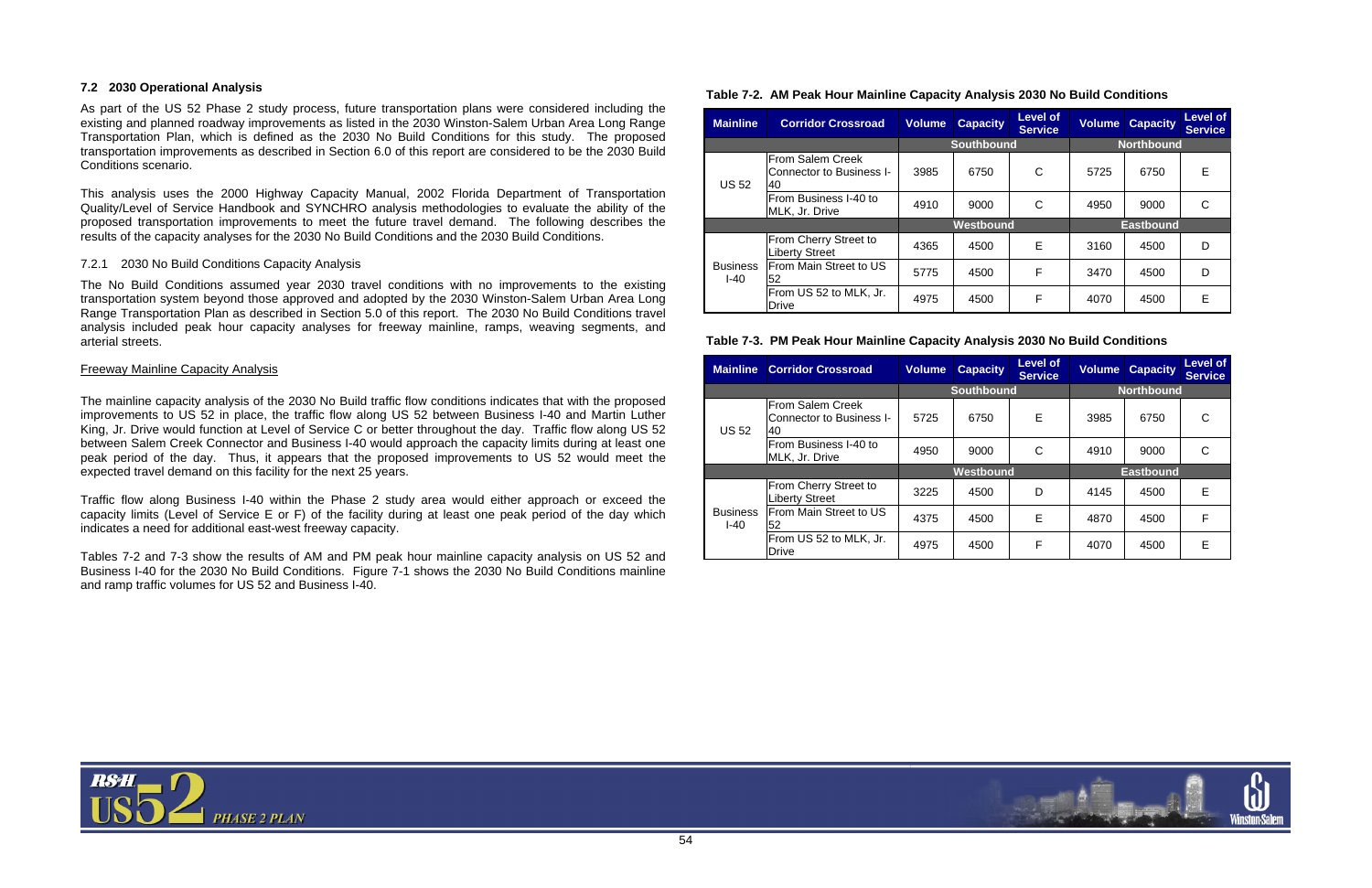

#### Freeway Ramp Capacity Analysis

The 2030 No Build Conditions capacity analysis of peak hour ramp volumes indicates that traffic demand on all of the exit and entrance ramps on US 52 and Business I-40 would continue to be below the capacity limits with one exception which is the exit and entrance ramps on southbound and northbound US 52 at Martin Luther King, Jr. Drive. The traffic flow at this location could be improved by widening the one-lane ramps (as planned in the Phase 1 preliminary design plans) to two-lane ramps which would increase the ramp capacities from 1800 vehicles-per-hour (vph) to 3200 vph. With this improvement, traffic demand on all the exit and entrance ramps in the study area would function below the capacity limits. Table 7-4 and Table 7-5 show the results of AM and PM peak hour volumes and capacity analyses for ramps along US 52 and Business I-40 in the study area.

#### Freeway Weaving Segments Capacity Analysis

The 2030 No Build Conditions capacity analysis of the weaving segments indicates that the traffic along weaving segments on US 52 would flow at Levels of Service D or better throughout the day. Along Business I-40, the capacity analysis indicates that the weaving segments would fail in serving the 2030 travel demands during both AM and PM peak periods of the day.

Table 7-6 and Table 7-7 show the results of AM and PM peak hour weaving segments capacity analyses on US 52 and Business I-40.

#### Arterial Capacity Analysis

The arterial capacity analysis of the 2030 No Build traffic flow conditions in the Phase 2 study area indicates that of the 108 arterial segments analyzed, only four (4) segments with v/c ratios greater than 0.90 would be congested. Table 7-8 shows the peak hour traffic volumes and the corresponding v/c ratios for these four segments in the Phase 2 study area for the 2030 No Build Conditions.

Appendix A present a detailed table with the peak hour traffic volumes and the corresponding v/c ratios for all the segments analyzed in this study.

#### 7.2.2 2030 Build Conditions Capacity Analysis

The 2030 Build Conditions represents future traffic flow conditions in the Phase 2 study area with the proposed transportation improvements as outlined in Section 6.0 added to the planned improvements assumed in the 2030 No Build Conditions. The proposed improvements described in detail in Section 6.0 are mostly minor roadway changes that would improve traffic circulation, street connectivity and provide for more pedestrian and transit oriented street environments.

The 2030 Build Conditions does not include any changes along the freeways in the study area and the capacity analysis for the freeways would be the same as under 2030 No Build Conditions including the need for additional capacity at the exit and entrance ramps on southbound and northbound US 52 at Martin Luther King, Jr. Drive. Widening these ramps would improve the traffic flow at this location but would not affect the traffic flow at any other locations along US 52. Therefore, under the 2030 Build Conditions, the capacity analysis was performed only for the arterials and intersections where roadway changes have been proposed as described in Section 6.0.

#### Arterial Capacity Analysis

The arterial capacity analysis of the 2030 Build traffic flow conditions in the Phase 2 study area indicates that of the 108 arterial segments analyzed, only three (3) segments with v/c ratios greater than 0.90 would be congested. Table 7-9 shows the peak hour traffic volumes and the corresponding v/c ratios for these three segments in the study area for the 2030 Build Conditions.

#### **Table 7-4. AM Peak Hour 2030 No Build Conditions**

| <b>Corridor</b><br><b>Crossroad</b> | Ramp     | <b>Volume</b>     | <b>Capacity</b> | <b>Over</b><br><b>Capacity</b> | <b>Ramp</b>      | <b>Volume</b> | <b>Capacity</b>   | Over<br><b>Capacity</b> |
|-------------------------------------|----------|-------------------|-----------------|--------------------------------|------------------|---------------|-------------------|-------------------------|
| <b>US 52</b>                        |          | <b>Southbound</b> |                 |                                |                  |               | <b>Northbound</b> |                         |
| Salem Creek                         | Exit     | 570               | 1800            | No                             | Entrance         | 860           | 1800              | No                      |
| Connector                           | Entrance | 285               | 1400            | No                             | Exit             | 420           | 1400              | No                      |
| Business I-40                       | Exit     | 1015              | 1800            | No                             | Entrance         | 1060          | 1800              | <b>No</b>               |
| Eastbound                           | Entrance | 390               | 1800            | No.                            | Exit             | 1035          | 1800              | No                      |
| Business I-40                       | Exit     | 1590              | 1800            | No                             | Entrance         | 675           | 1800              | <b>No</b>               |
| Westbound                           | Entrance | 690               | 1400            | No.                            | Exit             | 575           | 1400              | No                      |
| Third Street/Fifth                  | Exit     |                   | Not Applicable  |                                | Entrance         |               | Not Applicable    |                         |
| Street                              | Entrance | 600               | 1800            | <b>No</b>                      | Exit             | 900           | 1800              | No                      |
| MLK, Jr. Drive                      | Exit     | 1985              | 1800            | Yes                            | Entrance         | 1765          | 1800              | No                      |
|                                     | Entrance | 1535              | 1800            | No.                            | Exit             | 1915          | 1800              | Yes                     |
| <b>Business I-40</b>                |          | Westbound         |                 |                                | <b>Eastbound</b> |               |                   |                         |
| <b>Marshall Street</b>              | Entrance | 1015              | 1800            | No                             |                  |               | Not Applicable    |                         |
| Liberty Street                      |          | Not Applicable    |                 |                                | Exit             | 270           | 1800              | No                      |
| <b>Main Street</b>                  |          | Not Applicable    |                 |                                | Exit             | 570           | 1800              | No                      |
|                                     | Exit     | 1410              | 1800            | No                             | Entrance         | 1150          | 1800              | <b>No</b>               |
| <b>US 52</b>                        | Entrance | 1590              | 1800            | No.                            | Exit             | 390           | 1800              | No                      |
| Southbound                          | Exit     | 690               | 1400            | No.                            | Entrance         | 1015          | 1800              | No                      |
| <b>US 52</b><br>Northbound          | Entrance | 575               | 1400            | No                             | Exit             | 1060          | 1800              | No                      |
|                                     | Exit     | 675               | 1800            | No                             | Entrance         | 1035          | 1800              | No.                     |
| MLK, Jr. Drive                      | Entrance | 420               | 1400            | No                             | Exit             | 1005          | 1400              | No                      |
|                                     | Exit     | 190               | 1800            | No                             | Entrance         | 700           | 1800              | No                      |

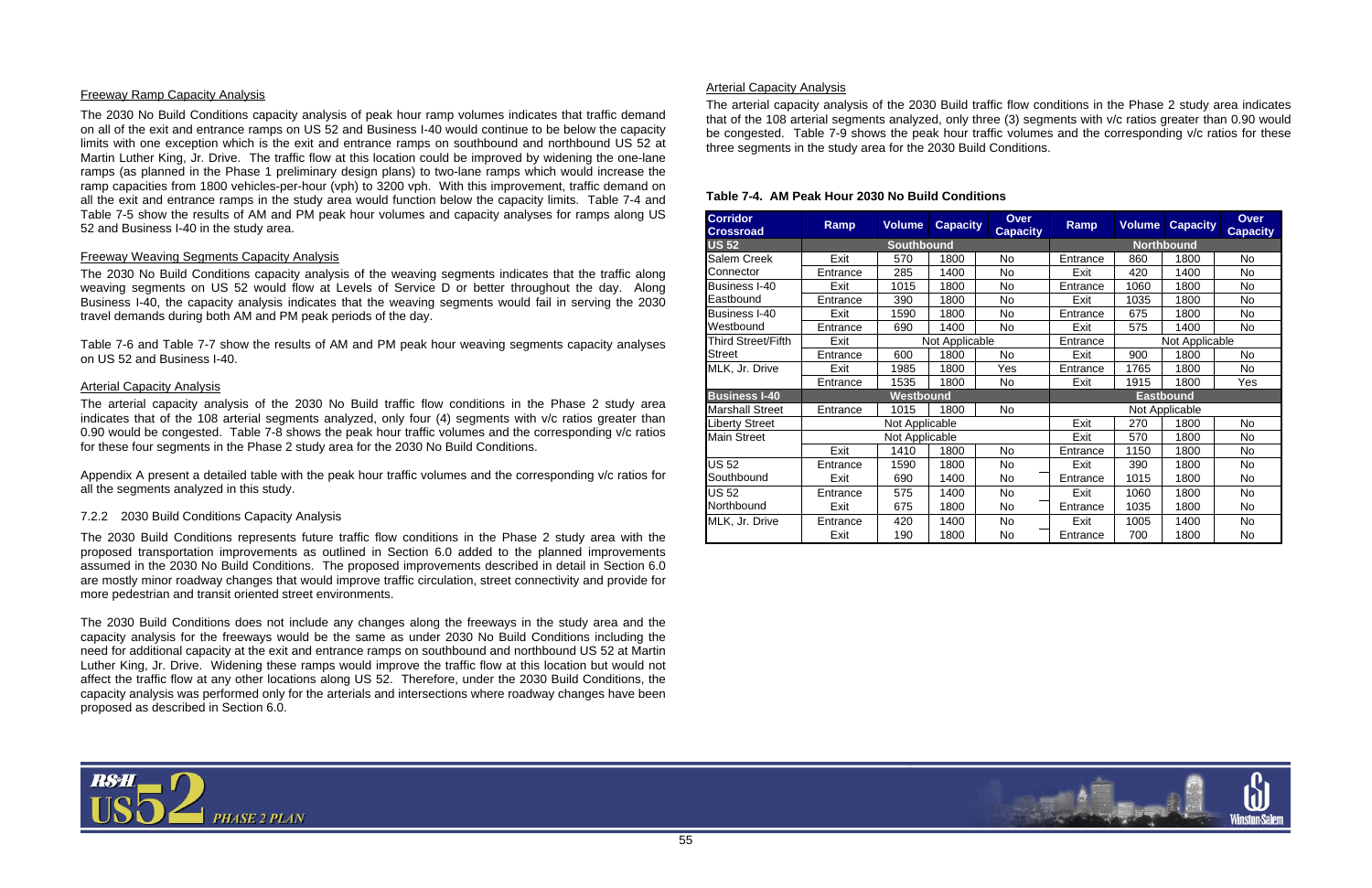

|  |  |  |  | Table 7-5. PM Peak Hour Ramp Capacity Analysis 2030 No Build Conditions |
|--|--|--|--|-------------------------------------------------------------------------|
|--|--|--|--|-------------------------------------------------------------------------|

| <b>Corridor</b><br><b>Crossroad</b> | Ramp     | <b>Volume</b>     | <b>Capacity</b> | <b>Over</b><br><b>Capacity</b> | <b>Ramp</b>      |                   | <b>Volume Capacity</b> | <b>Over</b><br><b>Capacity</b> |
|-------------------------------------|----------|-------------------|-----------------|--------------------------------|------------------|-------------------|------------------------|--------------------------------|
| <b>US 52</b>                        |          | <b>Southbound</b> |                 |                                |                  | <b>Northbound</b> |                        |                                |
| <b>Salem Creek</b>                  | Exit     | 860               | 1800            | No.                            | Entrance         | 570               | 1800                   | No                             |
| Connector                           | Entrance | 420               | 1400            | No                             | Exit             | 285               | 1400                   | No                             |
| Business I-40                       | Exit     | 675               | 1800            | No.                            | Entrance         | 1590              | 1800                   | No                             |
| Eastbound                           | Entrance | 575               | 1800            | No                             | Exit             | 690               | 1800                   | No                             |
| Business I-40                       | Exit     | 1060              | 1800            | No.                            | Entrance         | 1015              | 1800                   | No                             |
| Westbound                           | Entrance | 1035              | 1400            | No.                            | Exit             | 390               | 1400                   | No                             |
| Third Street/Fifth                  | Exit     |                   | Not Applicable  |                                | Entrance         |                   | Not Applicable         |                                |
| <b>Street</b>                       | Entrance | 900               | 1800            | No                             | Exit             | 600               | 1800                   | No                             |
| MLK, Jr. Drive                      | Exit     | 1765              | 1800            | No                             | Entrance         | 1985              | 1800                   | Yes                            |
|                                     | Entrance | 1915              | 1800            | Yes                            | Exit             | 1535              | 1800                   | No                             |
| <b>Business I-40</b>                |          | Westbound         |                 |                                | <b>Eastbound</b> |                   |                        |                                |
| <b>Marshall Street</b>              | Entrance | 1165              | 1800            | No                             |                  | Not Applicable    |                        |                                |
| <b>Liberty Street</b>               |          | Not Applicable    |                 |                                | Exit             | 220               | 1800                   | No                             |
| Main Street                         |          | Not Applicable    |                 |                                | Exit             | 465               | 1400                   | No.                            |
|                                     | Exit     | 1150              | 1800            | No                             | Entrance         | 1410              | 1800                   | No                             |
| US 52 Southbound                    | Entrance | 1060              | 1800            | No                             | Exit             | 575               | 1800                   | No.                            |
|                                     | Exit     | 1035              | 1400            | <b>No</b>                      | Entrance         | 675               | 1800                   | No                             |
| US 52 Northbound                    | Entrance | 390               | 1400            | No.                            | Exit             | 1590              | 1800                   | No                             |
|                                     | Exit     | 1015              | 1800            | No                             | Entrance         | 690               | 1800                   | No.                            |
| MLK, Jr. Drive                      | Entrance | 470               | 1400            | No                             | Exit             | 1370              | 1400                   | No                             |
|                                     | Exit     | 130               | 1800            | No                             | Entrance         | 605               | 1800                   | No                             |

## **Table 7-6. AM Peak Hour Weaving Segment Analysis 2030 No Build Conditions**

| <b>Mainline Section</b>                       | Density*          | Level of       | Density*          | Level of       |  |
|-----------------------------------------------|-------------------|----------------|-------------------|----------------|--|
| <b>Corridor Crossroad</b>                     |                   | <b>Service</b> |                   | <b>Service</b> |  |
| <b>US 52</b>                                  | <b>Southbound</b> |                | <b>Northbound</b> |                |  |
| From MLK, Jr. Drive to Business I-40          | 21.48             | в              | 19.81             | B              |  |
| From Business I-40 to Salem Creek Connector   | 20.13             | C              | 33.94             | D              |  |
| <b>Business I-40</b>                          | Westbound         |                | <b>Eastbound</b>  |                |  |
| From Main Street to US 52                     | 73.28             |                | 41.42             | F              |  |
| From US 52 SB to US 52 NB (between the loops) | 62.72             | F              | N/A               | N/A            |  |
| From US 52 to MLK, Jr. Drive                  | 70.92             |                | 69.20             | F              |  |

*\* Density figures are passenger cars per mile per lane* 

# **Table 7-7. PM Peak Hour Weaving Segment Analysis 2030 No Build Conditions**

| <b>Mainline Section</b>                       | Density*  | Level of   | Density*         | <b>Level of</b>   |  |
|-----------------------------------------------|-----------|------------|------------------|-------------------|--|
| <b>Corridor Crossroad</b>                     |           | Service,   |                  | <b>Service</b>    |  |
| <b>US 52</b>                                  |           | Southbound |                  | <b>Northbound</b> |  |
| From MLK, Jr. Drive to Business I-40          | 19.86     | в          | 21.45            |                   |  |
| From Business I-40 to Salem Creek Connector   | 31.60     |            | 21.46            |                   |  |
| <b>Business I-40</b>                          | Westbound |            | <b>Eastbound</b> |                   |  |
| From Main Street to US 52                     | 50.40     |            | 65.02            |                   |  |
| From US 52 SB to US 52 NB (between the loops) | 57.47     | F          | N/A              | N/A               |  |
| From US 52 to MLK, Jr. Drive                  | 66.88     |            | 64.12            | F                 |  |

*\* Density figures are passenger cars per mile per lane* 

# **Table 7-8. Arterial Capacity Analysis 2030 No Build Conditions**

| <b>Segment</b>                  | <b>From</b>            | Τо                  | No. of<br><b>Lanes</b> | <b>Peak</b><br><b>Hour</b><br><b>Volume</b><br>(vph) | V/C<br><b>Ratio</b> |
|---------------------------------|------------------------|---------------------|------------------------|------------------------------------------------------|---------------------|
| <b>Salem Creek</b><br>Connector | <b>Stadium Drive</b>   | <b>US 52</b>        | 4                      | 3,200                                                | 0.93                |
|                                 | <b>Marshall Street</b> | Trade Street        | 2                      | 3,660                                                | 2.25                |
| MLK, Jr. Drive                  | <b>Linden Street</b>   | <b>US 52</b>        | 4                      | 4,310                                                | 1.25                |
|                                 | <b>Business I-40</b>   | New Walkertown Road | 4                      | 3,300                                                | 0.96                |

### **Table 7-9. Arterial Capacity Analysis 2030 Build Conditions**

| <b>Segment</b>                  | <b>From</b>          | Τo                   | No. of<br><b>Lanes</b> | <b>Peak</b><br><b>Hour</b><br><b>Volume</b><br>(vph) | V/C<br><b>Ratio</b> |
|---------------------------------|----------------------|----------------------|------------------------|------------------------------------------------------|---------------------|
| <b>Salem Creek</b><br>Connector | Stadium Drive        | <b>US 52</b>         | 4                      | 3.200                                                | 0.93                |
|                                 | <b>Stadium Drive</b> | <b>Business I-40</b> | 2                      | 1.670                                                | 1.02                |
| MLK, Jr. Drive                  | <b>Business I-40</b> | New Walkertown Road  | 4                      | 3,300                                                | 0.96                |

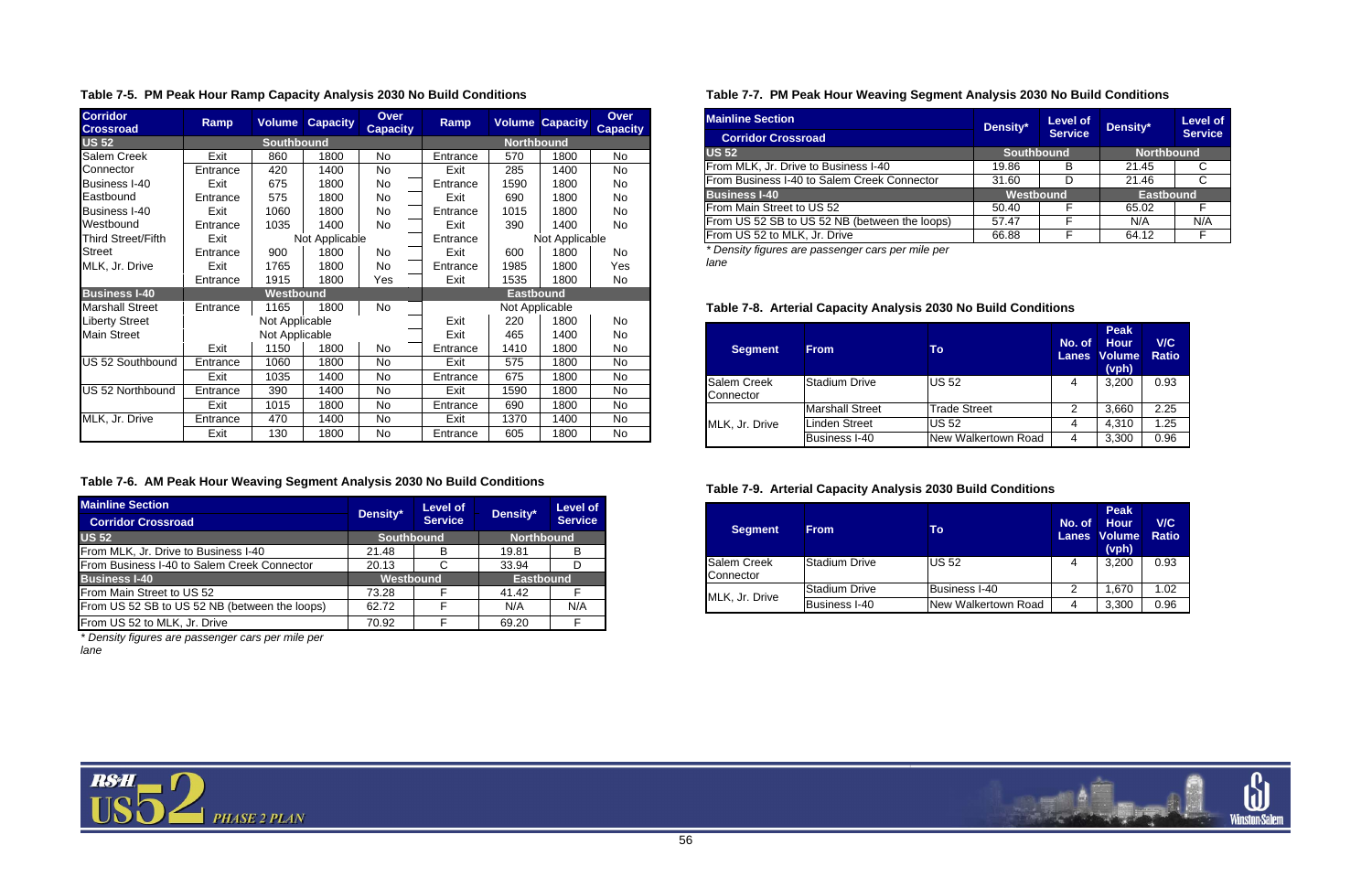#### Intersection Capacity Analysis

Of the 32 intersections analyzed under the 2005 existing conditions, this study did not recommend any changes in the travel pattern at 21 intersections. Under the 2030 Build Conditions, the capacity analysis was performed at 14 intersections of which 11 intersections are proposed to be modified as described in Section 6.0, and three intersections had delays of Level of Service D or worse under the 2005 existing conditions. The 2005 existing conditions intersection capacity analysis indicated that during the AM and PM peak hours of the day, the PM peak hour travel conditions represent a heavier traffic flow in the study area. Therefore, under the 2030 Build Conditions, the intersection capacity analysis conducted for this study is only for the PM peak hour travel conditions.

The following is the list of the intersections analyzed for the 2030 Build Conditions and a summary of the capacity analyses and proposed lane configurations for these intersections. This study analyzed all of the following intersections as signalized intersections.

- Martin Luther King, Jr. Drive @ Reynolds Park Road
- Martin Luther King, Jr. Drive @ Stadium Drive
- Third Street @ Liberty Street
- Third Street @ Main Street
- Fourth Street @ Marshall Street
- Fourth Street @ Cherry Street
- Fifth Street @ Liberty Street
- Fifth Street @ Main Street
- Martin Luther King, Jr. Drive @ Fifth Street
- Martin Luther King, Jr. Drive @ New Walkertown Road
- Martin Luther King, Jr. Drive @ Cherry Street/Marshall Street
- Martin Luther King, Jr. Drive @ Research Park Boulevard
- Martin Luther King, Jr. Drive @ US 52 Ramps
- Martin Luther King, Jr. Drive @ Cleveland Avenue

**Martin Luther King, Jr. Drive @ Reynolds Park Road:** This study analyzed the possibility of reducing the existing four-lane section of Martin Luther King, Jr. Drive between Reynolds Park Road and Stadium Drive to a two-lane section through the Winston-Salem State University campus. Reynolds Park Road will remain as a two-lane, two-way street.

Proposed intersection lane configuration:

- On the eastbound driveway, one through-lane (shared with right-turning movement) and an exclusive left-turn lane
- On westbound Reynolds Park Road, one through lane (shared with right-turning movement) and an exclusive left-turn lane
- On northbound Martin Luther King, Jr. Drive, one through lane, an exclusive left-turn lane and an exclusive right-turn lane
- On southbound Martin Luther King, Jr. Drive, one through lane (shared with right-turning movement) and an exclusive left-turn lane

With the proposed improvements, the capacity analysis shows that this intersection as a whole would function at Level of Service C during the PM peak period, a good rate of traffic flow.

**Martin Luther King, Jr. Drive @ Stadium Drive:** This study analyzed the possibility of reducing the existing four-lane section of Martin Luther King, Jr. Drive between Reynolds Park Road and Stadium Drive, and Stadium Drive between Salem Avenue and Martin Luther King, Jr. Drive to a two-lane section.

Proposed intersection lane configuration:

- On eastbound Stadium Drive, one through-lane (shared with right-turning movement) and an exclusive left-turn lane
- On northbound Martin Luther King, Jr. Drive, one through lane (shared with right-turning movement) and an exclusive left-turn lane
- On southbound Martin Luther King, Jr. Drive, one through lane, an exclusive left-turn lane and an exclusive right-turn lane

With the proposed improvements, the capacity analysis shows that this intersection as a whole would function at Level of Service B during the PM peak period, a very good rate of traffic flow.

**Third Street @ Liberty Street:** This study analyzed the possibility of converting the existing two-lane, oneway section of Third Street between Cherry Street and Main Street to a two-lane, two-way east-west street with center turn lanes where necessary. Liberty Street will remain as a two/three-lane, one-way southbound street.

Proposed intersection lane configuration:

- On eastbound Third Street, one through-lane shared with right-turning movement
- On westbound Third Street, one through-lane and an exclusive left-turn lane
- movement) and an exclusive left-turn lane

• On southbound Liberty Street, two through-lanes (one through-lane is shared with right-turning

With the proposed improvements, the capacity analysis shows that this intersection as a whole would function at Level of Service D during the PM peak period, an acceptable rate of traffic flow.

**Third Street @ Main Street:** This study analyzed the possibility of converting the existing two-lane, oneway section of Third Street between Cherry Street and Main Street to a two-lane, two-way east-west street with center turn lanes where necessary. Main Street will remain as a two/three-lane, one-way northbound street.

Proposed intersection lane configuration:

- On eastbound Third Street, one through-lane and an exclusive left-turn lane
- On westbound Third Street, one through-lane and an exclusive right-turn lane
- turn lane

• On northbound Main Street, two through-lanes, an exclusive left-turn lane and an exclusive right-



With the proposed improvements, the capacity analysis shows that this intersection as a whole would function at Level of Service C during the PM peak period, a good rate of traffic flow.

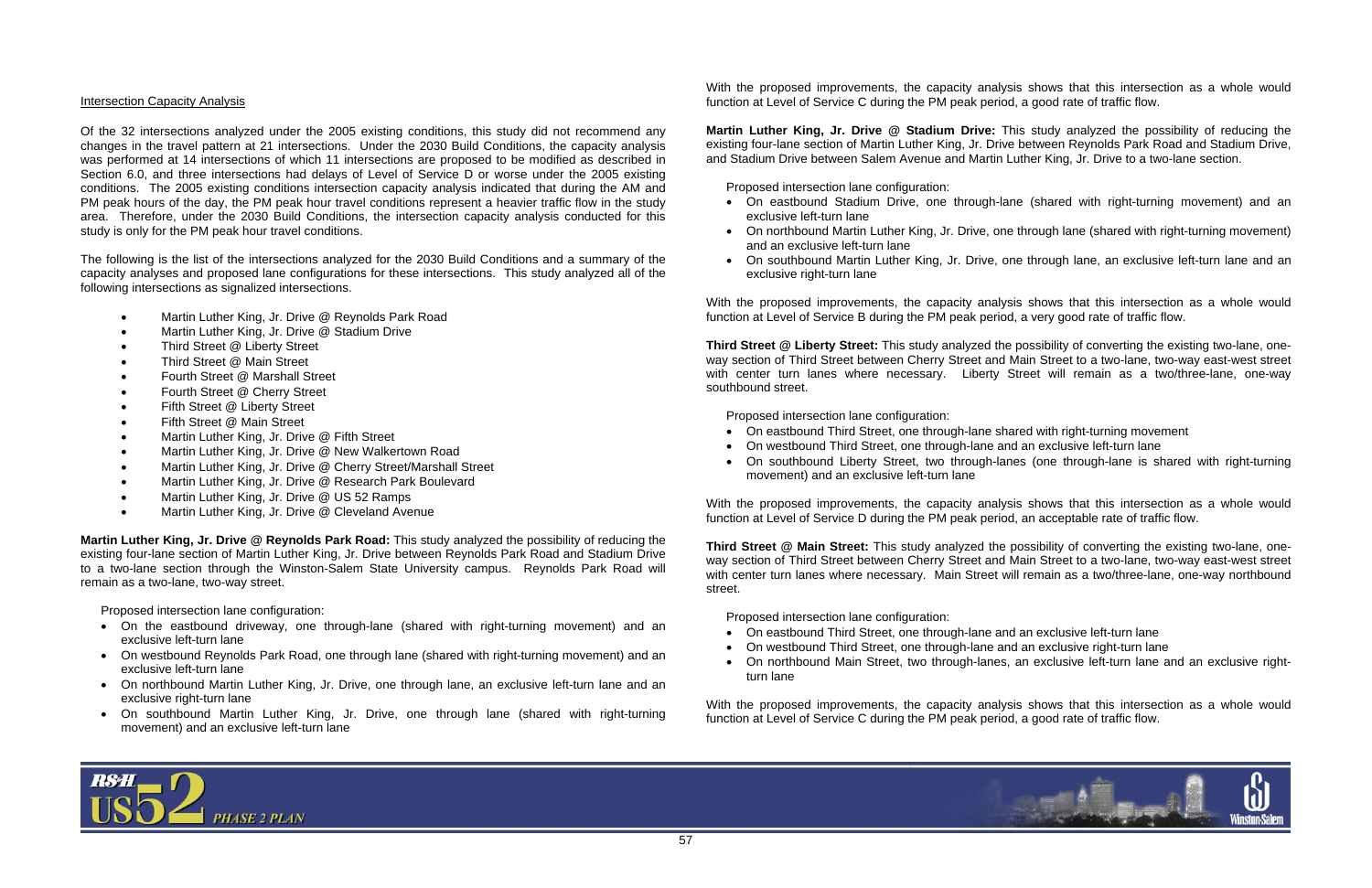**Fourth Street @ Marshall Street:** This study analyzed the possibility of converting the existing three-lane, one-way section of Fourth Street between Marshall Street and Main Street to a two-lane, two-way eastwest street with center turn lanes where necessary. Marshall Street will remain as a two/three-lane, oneway southbound street.

Proposed intersection lane configuration:

- On eastbound Fourth Street, one through-lane and an exclusive right-turn lane
- On westbound Fourth Street, one through-lane and an exclusive left -turn lane
- On southbound Marshall Street, two through-lanes (one through-lane is shared with right-turning movement) and an exclusive left-turn lane

With the proposed improvements, the capacity analysis shows that this intersection as a whole would function at Level of Service D during the PM peak period, an acceptable rate of traffic flow.

**Fourth Street @ Cherry Street:** This study analyzed the possibility of converting the existing three-lane, one-way section of Fourth Street between Marshall Street, and Main Street to a two-lane, two-way eastwest street with center turn lanes where necessary. Cherry Street will remain as a three-lane, one-way northbound street.

Proposed intersection lane configuration:

- On eastbound Fourth Street, one through-lane and an exclusive left -turn lane
- On westbound Fourth Street, one through-lane and an exclusive right -turn lane
- On northbound Cherry Street, two through-lanes, an exclusive left-turn lane and an exclusive rightturn lane

**Fifth Street @ Main Street:** This study analyzed the possibility of converting the existing three-lane, oneway section of Fifth Street between Liberty Street and Martin Luther King, Jr. Drive to a two-lane, two-way east-west street with center-turn lanes where necessary. Main Street will remain as a three-lane, one-way northbound street.

With the proposed improvements, the capacity analysis shows that this intersection as a whole would function at Level of Service C during the PM peak period, a good rate of traffic flow.

**Fifth Street @ Liberty Street:** This study analyzed the possibility of converting the existing three-lane, one-way section of Fifth Street between Liberty Street, and Martin Luther King, Jr. Drive to a two-lane twoway east-west street with center-turn lanes where necessary. Liberty Street will remain as a three-lane one-way southbound street.

Proposed intersection lane configuration:

- On eastbound Fifth Street, one through-lane and an exclusive right-turn lane
- On westbound Fifth Street, one through-lane and an exclusive left-turn lane
- On southbound Liberty Street, two through-lanes (one through-lane is shared with left-turning movement) and an exclusive right-turn lane

With the proposed improvements, the capacity analysis shows that this intersection as a whole would function at Level of Service B during the PM peak period, a very good rate of traffic flow.

- On the eastbound Driveway, an exclusive right-turn lane
- On westbound Fifth Street, one through-lane, two exclusive left-turn lanes and an exclusive rightturn lane
- exclusive right-turn lane
- right-turning movement) and two exclusive left-turn lanes

Proposed intersection lane configuration:

- On eastbound Fifth Street, one through-lane and an exclusive left-turn lane
- On westbound Fifth Street, one through-lane and an exclusive right-turn lane
- movement) and an exclusive left-turn lane

• On northbound Main Street, two through-lanes (one through-lane is shared with right-turning

With the proposed improvements, the capacity analysis shows that this intersection as a whole would function at Level of Service C during the PM peak period, a good rate of traffic flow.

**Martin Luther King, Jr. Drive @ Fifth Street:** This study analyzed the possibility of converting the existing three-lane, one-way section of Fifth Street between Liberty Street and Martin Luther King, Jr. Drive to a two-lane, two-way east-west street with center turn lanes where necessary. The existing two-lane, twoway section of Fifth Street east of Martin Luther King, Jr. Drive, and Martin Luther King, Jr. Drive between US 52 and Business I-40 will remain as a four-lane, two-way street.

Proposed intersection lane configuration:

- On eastbound Fifth Street, one through-lane, an exclusive left-turn lane and an exclusive right-turn lane
- On westbound Fifth Street, one through-lane (shared with right-turning movement) and an exclusive left-turn lane
- exclusive right-turn lane
- right-turning movement) and an exclusive left-turn lane

• On northbound Martin Luther King, Jr. Drive, two through-lanes, an exclusive left-turn lane and an

• On southbound Martin Luther King, Jr. Drive, two through-lanes (one through-lane is shared with

With the proposed improvements, the capacity analysis shows that this intersection as a whole would function at Level of Service D during the PM peak period, an acceptable rate of traffic flow.

**Martin Luther King, Jr. Drive @ New Walkertown Road:** This study analyzed New Walkertown Road as a four-lane, two-way street and Martin Luther King, Jr. Drive between US 52 and Business I-40 as a fourlane, two-way street with no changes to the existing conditions.

Proposed intersection lane configuration:

• On northbound Martin Luther King, Jr. Drive, two through-lanes, an exclusive left-turn lane and an

• On southbound Martin Luther King, Jr. Drive, two through-lanes (one through-lane is shared with



With the proposed improvements, the capacity analysis shows that this intersection as a whole would function at Level of Service D during the PM peak period, an acceptable rate of traffic flow.

**Martin Luther King, Jr. Drive @ Cherry Street/Marshall Street:** This study analyzed re-aligning Marshall Street and Cherry Street to form a single signalized intersection with Martin Luther King, Jr. Drive. And also Martin Luther King, Jr. Drive is analyzed as six-lane facility between Marshall Street and US 52 with center turn lanes where needed.

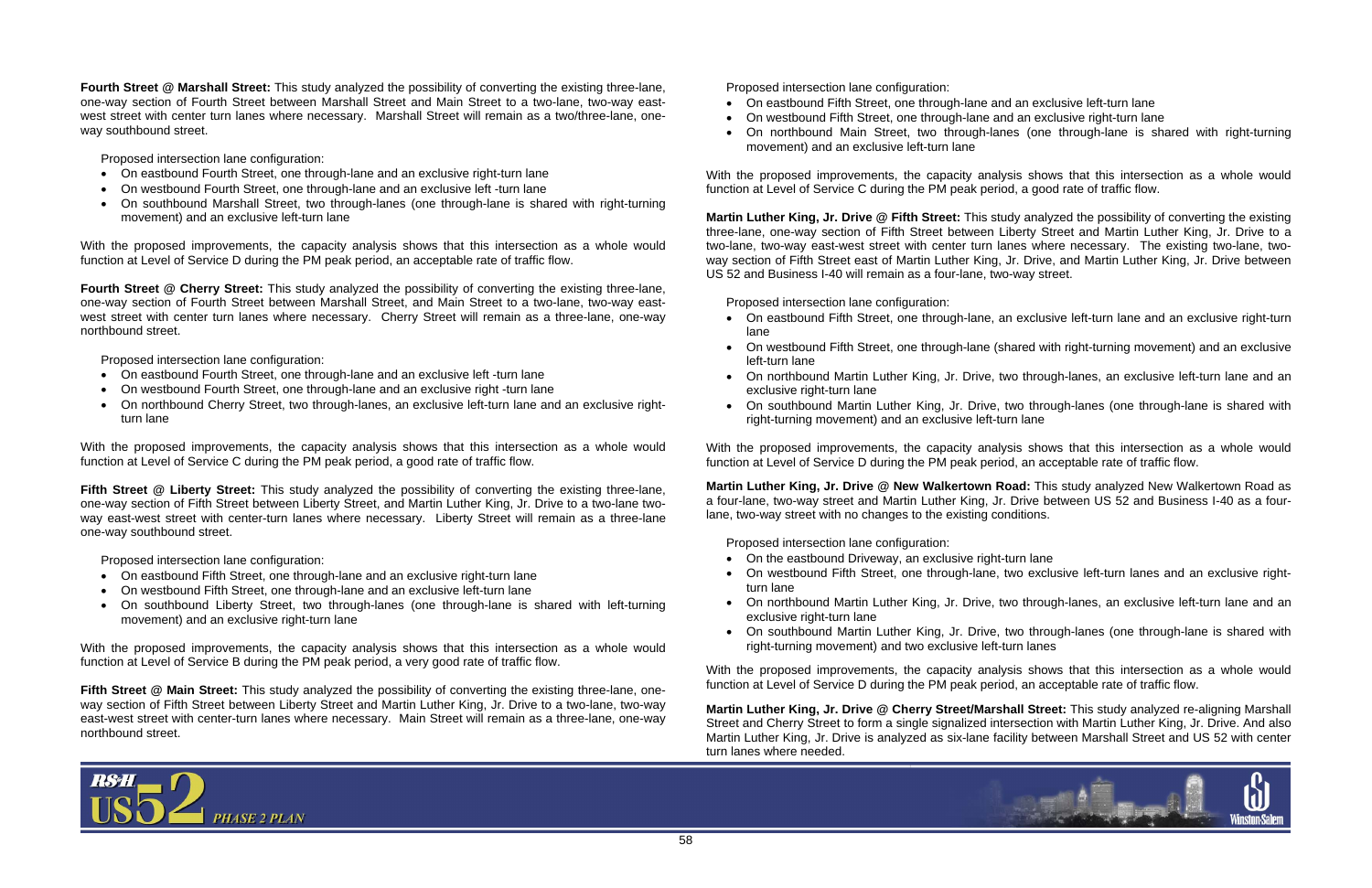Proposed intersection lane configuration:

- On eastbound Martin Luther King, Jr. Drive, three through-lanes, two exclusive left-turn lanes and an exclusive right-turn lane
- On westbound Martin Luther King, Jr. Drive, three through-lanes, one exclusive left-turn lane and an exclusive right-turn lane
- On northbound Cherry Street, three through-lanes, two exclusive left-turn lanes and an exclusive right-turn lane
- On southbound Marshall Street, three through-lanes, an exclusive left-turn lane and an exclusive right-turn lane

With the proposed improvements, the capacity analysis shows that this intersection as a whole would function at Level of Service D during the PM peak period, an acceptable rate of traffic flow.

- On eastbound Martin Luther King, Jr. Drive, three through-lanes and two exclusive right-turn lanes
- On westbound Martin Luther King, Jr. Drive, three through-lanes, an exclusive right-turn lane (for the westbound left-turn jughandle)
- On northbound Research Park Boulevard, two exclusive left-turn lanes and three exclusive rightturn lanes
- On southbound Research Park Boulevard, two through lanes (Traffic from westbound jughandle)

**Martin Luther King, Jr. Drive @ Research Park Boulevard:** This will be a new 'T' intersection on Martin Luther King, Jr. Drive at the proposed Piedmont Triad Research Park entrance. This study analyzes the possibility of widening the section of Martin Luther King, Jr. Drive to a six-lane street between Marshall Street and US 52 with center turn lanes where needed, and assumes Research Park Boulevard as a fourlane street and installation of a traffic signal at this intersection. This study also analyzes the possibility of a jughandle ramp for the westbound left-turning traffic. Under this option, the westbound left-turning traffic would turn right onto a jughandle ramp before the intersection and pass through the intersection as a southbound through movement. This option would increase green time for east-west through traffic and would accommodate the high volume of left-turning traffic.

Proposed intersection lane configuration:

- On eastbound Martin Luther King, Jr. Drive, two through-lanes (one through-lane is shared with right-turning movement) and an exclusive left-turn lane
- On westbound Martin Luther King, Jr. Drive, two through-lanes (one through-lane is shared with left-turning movement and one through-lane shared with right-turning movement)
- On northbound Cleveland Avenue extension, one through-lane (shared with left and right-turning movements)
- exclusive left-turn lane

With the proposed improvements, the capacity analysis shows that this intersection as a whole would function at Level of Service D during the PM peak period, an acceptable rate of traffic flow.

**Martin Luther King, Jr. Drive @ US 52 Ramps:** The interchange was analyzed as a single-point urban diamond. This would be a new signalized intersection replacing the existing interchange at the US 52 Ramps on Martin Luther King, Jr. Drive.

Proposed intersection lane configuration:

- On eastbound Martin Luther King, Jr. Drive, two through-lanes, two exclusive left-turn lanes and two exclusive right-turn lanes
- On westbound Martin Luther King, Jr. Drive, two through-lanes, an exclusive left-turn lane and an exclusive right-turn lane
- On northbound US 52 ramps, two exclusive left-turn lanes and an exclusive right-turn lane
- On southbound US 52 ramps, two exclusive left-turn lanes and an exclusive right-turn lane

With the proposed improvements, the capacity analysis shows that this intersection as a whole would function at Level of Service C during the PM peak period, a good rate of traffic flow.

**Martin Luther King, Jr. Drive @ Cleveland Avenue:** This study analyzed re-aligning North Cleveland Avenue with Cleveland Avenue, forming a new four-legged intersection.

Proposed intersection lane configuration:

• On southbound Cleveland Avenue, one through-lane (shared with right-turning movement) and an

With the proposed improvements, the capacity analysis shows that this intersection as a whole would function at Level of Service C during the PM peak period, a good rate of traffic flow.

A summary of the results of the PM peak hour intersection capacity analyses for the 2030 Build Conditions is provided in Table 7-10. Figure 7-2 shows the 2030 Build Conditions mainline and ramp traffic volumes for US 52 and Business I-40. Figure 7-3 illustrates the PM peak hour intersection traffic volumes and the recommended intersection improvements (lane configurations) for the 2030 Build Conditions.

### **Table 7-10. PM Peak Hour Signalized Intersection Capacity Analysis 2030 Build Conditions**

# **PM Peak Delay (Seconds) LOS V/C Ratio**



|                                                |                           | PM Peak    |                     |
|------------------------------------------------|---------------------------|------------|---------------------|
| <b>Intersection Location</b>                   | <b>Delay</b><br>(Seconds) | <b>LOS</b> | V/C<br><b>Ratio</b> |
| MLK, Jr. Drive @ Reynolds Park Road            | 26.0                      | C          | 0.66                |
| MLK, Jr. Drive @ Stadium Drive                 | 16.6                      | B          | 0.60                |
| Third Street @ Liberty Street                  | 36.0                      | D          | 0.55                |
| Third Street @ Main Street                     | 20.6                      | C          | 0.56                |
| Fourth Street @ Marshall Street                | 37.6                      | D          | 0.85                |
| Fourth Street @ Cherry Street                  | 32.7                      | C          | 0.82                |
| Fifth Street @ Liberty Street                  | 11.1                      | B          | 0.43                |
| Fifth Street @ Main Street                     | 25.4                      | C          | 0.61                |
| MLK, Jr. Drive @ Fifth Street                  | 47.3                      | D          | 0.76                |
| MLK, Jr. Drive @ New Walkertown Road           | 45.5                      | D          | 0.73                |
| MLK, Jr. Drive @ Cherry Street/Marshall Street | 54.9                      | D          | 0.92                |
| MLK, Jr. Drive @ Research Park Boulevard       | 48.5                      | D          | 0.87                |
| MLK, Jr. Drive @ US 52 Ramps                   | 32.8                      | C          | 0.81                |
| MLK, Jr. Drive @ Cleveland Avenue              | 20.4                      | C          | 0.73                |
|                                                |                           |            |                     |

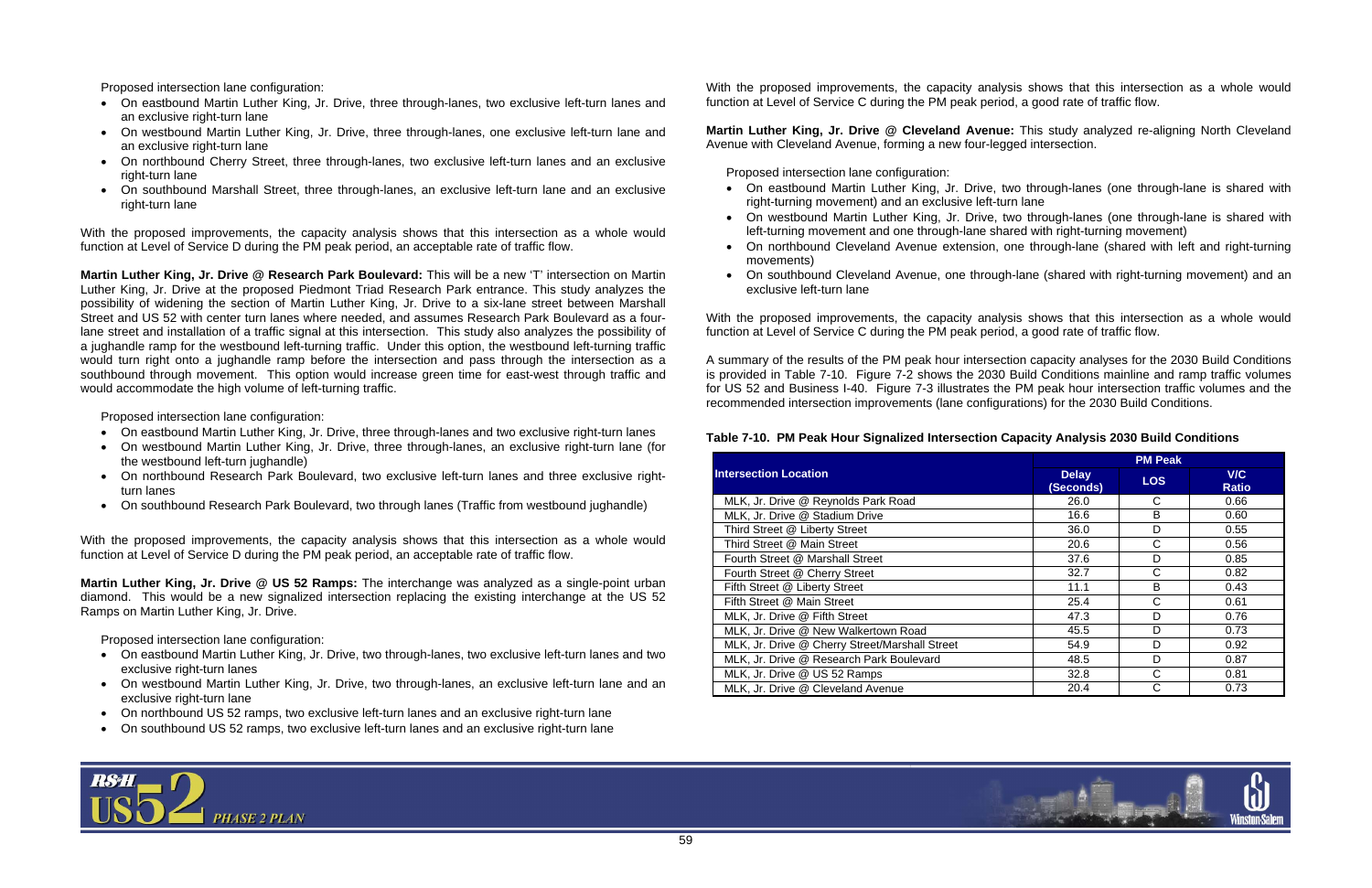

#### **7.3 Summary of Capacity Analyses of Phase 2 Transportation Improvements**

The following is a list of the most significant roadway improvements proposed for the Phase 2 study area that affect the future capacity and traffic flow conditions in the area.

- At the interchange of US 52 with Martin Luther King, Jr. Drive, a single-point urban diamond with twolane ramps would best accommodate the 2030 traffic demand.
- • The 2030 No Build Conditions weaving segment capacity analysis indicates the need for improvements along portions of the Business I-40 between Marshall Street and Martin Luther King, Jr. Drive to reduce the number of weaving segments along this facility. These improvements include reducing the number of entrance and exit ramps in the downtown area, construction of a westbound frontage road connecting Main Street to Liberty Street and Cherry Street, and the possible addition of east and westbound collector-distributor roads between US 52 and Martin Luther King, Jr. Drive.
- $\bullet$  The new Salem Creek Connector will divert future traffic from Stadium Drive and Martin Luther King, Jr. Drive in the Winston-Salem State University campus area, thereby allowing Martin Luther King, Jr. Drive to be reduced to two through lanes. Although 2030 traffic volumes would be approaching capacity of a two-lane roadway, traffic flow through the intersection of Martin Luther King, Jr. Drive with Stadium Drive would not exceed its capacity. Amenities such as additional landscaping, on-street parking, medians and bicycle lanes could be incorporated into the streetscape.
- $\bullet$  The extension of Martin Luther King, Jr. Drive to connect with Northwest Boulevard west of downtown will significantly increase traffic volumes on Martin Luther King, Jr. Drive, according to the 2030 regional transportation planning model. To accommodate the predicted traffic volume increase, Martin Luther King, Jr. Drive should be widened to six through lanes between Northwest Boulevard and US 52.
- At the future intersection of Research Park Boulevard and Martin Luther King, Jr. Drive, the high traffic volumes forecasted to be generated by the Piedmont Triad Research Park will require a unique treatment of the westbound-to-southbound left-turning movement, such as a jughandle ramp to accommodate this movement.
- At the intersection of Martin Luther King, Jr. Drive with New Walkertown Road, the 2030 traffic volumes will require additional turning lanes on all three approaches. Traffic flow out of the shopping center driveway should be limited to right-out movements only.
- Changing Third, Fourth and Fifth Streets from one-way to two-way streets within the areas of downtown Winston-Salem and East Winston will create a pedestrian-friendly environment and allow for the addition of on-street parking, bicycle lanes, additional landscaping, wider sidewalks and other amenities along these street corridors.
- Improved street connectivity is provided by the extension of Highland Avenue and East First Street and the realignment of Cleveland Avenue which will provide for more interconnected neighborhoods within East Winston.
- The effect of a reconnected grid system of two-way, two to four-lane local streets in East Winston will be to reduce traffic demand on Martin Luther King, Jr. Drive by providing alternative routes for circulation of local traffic.

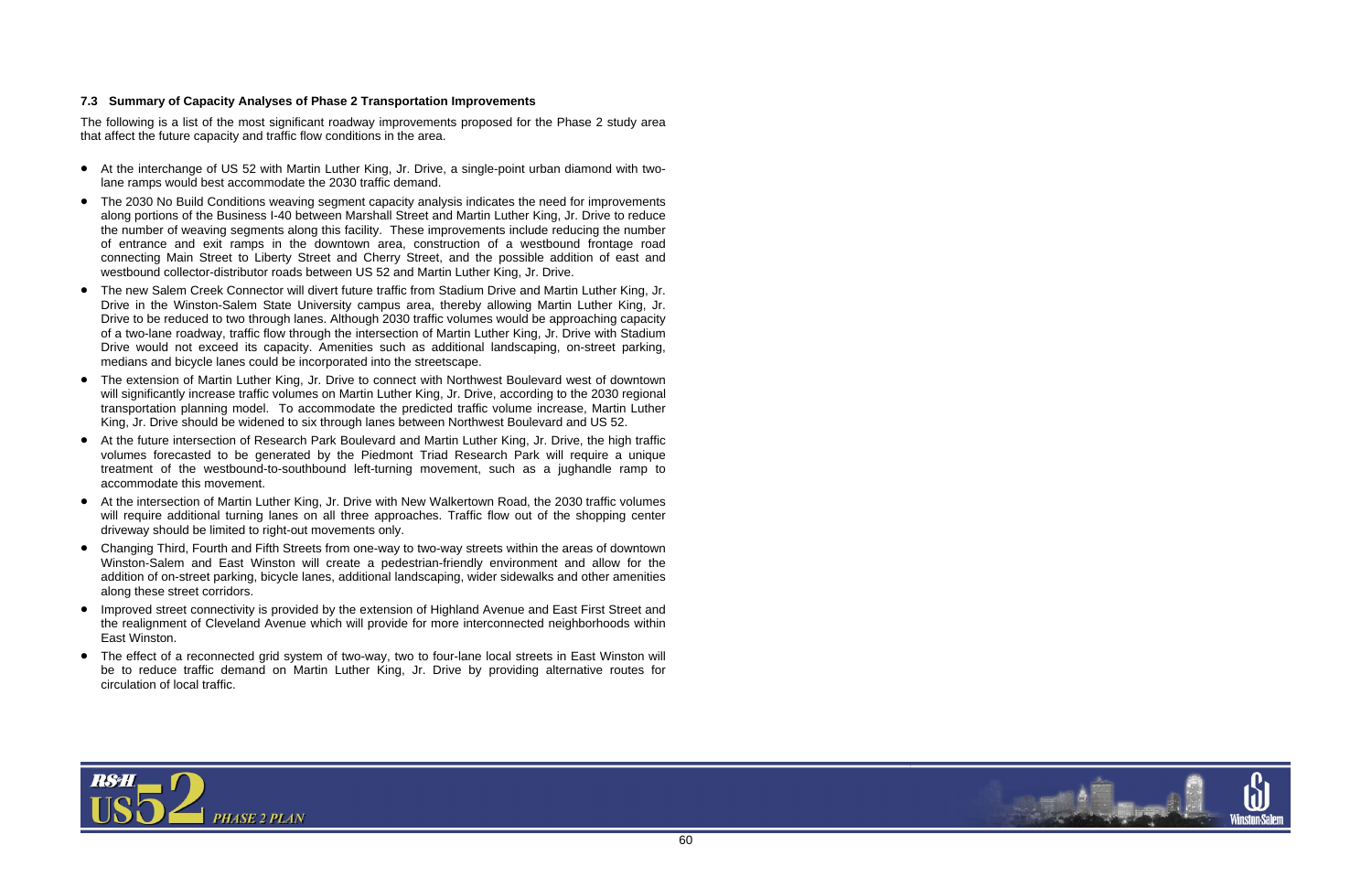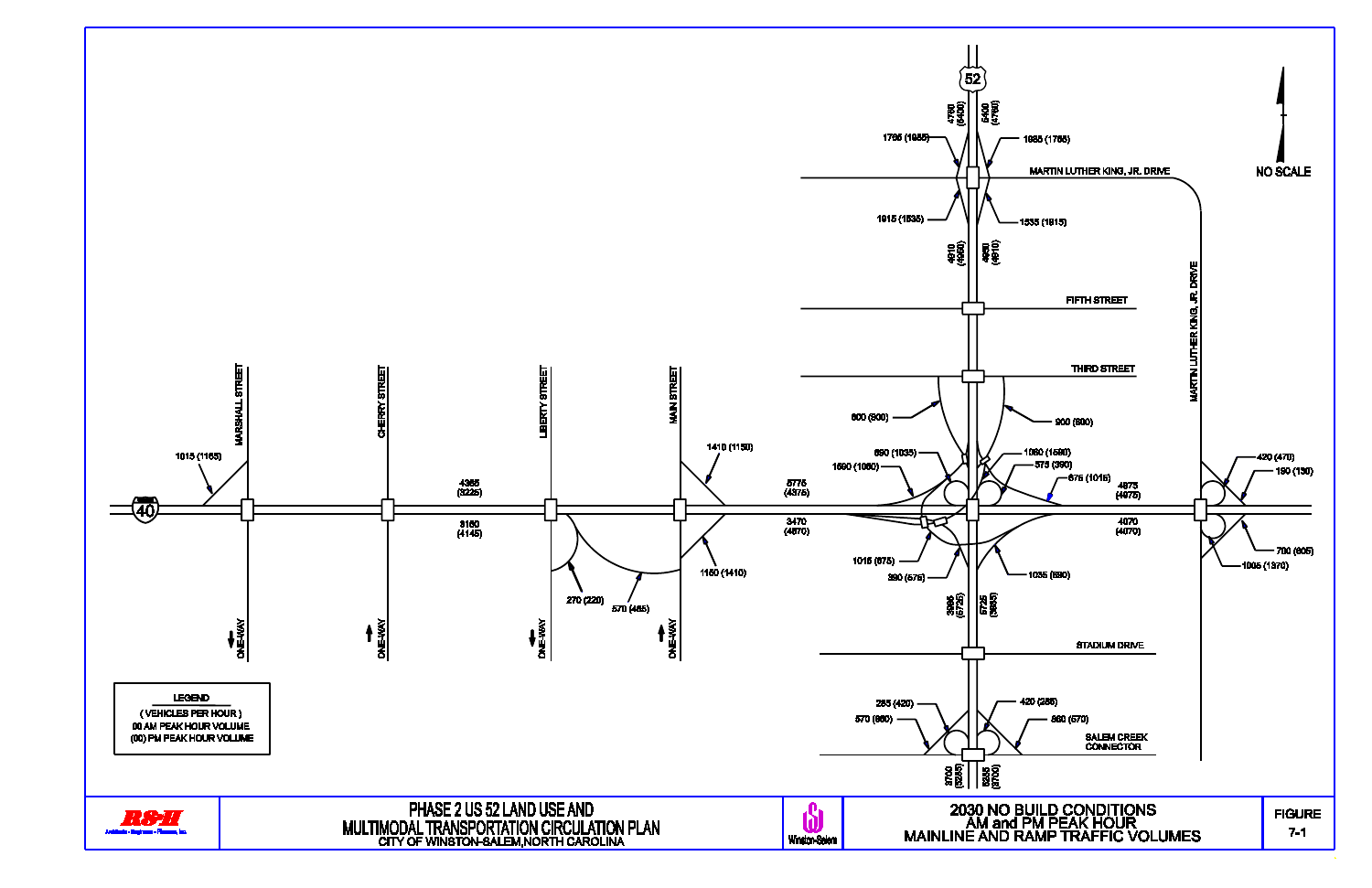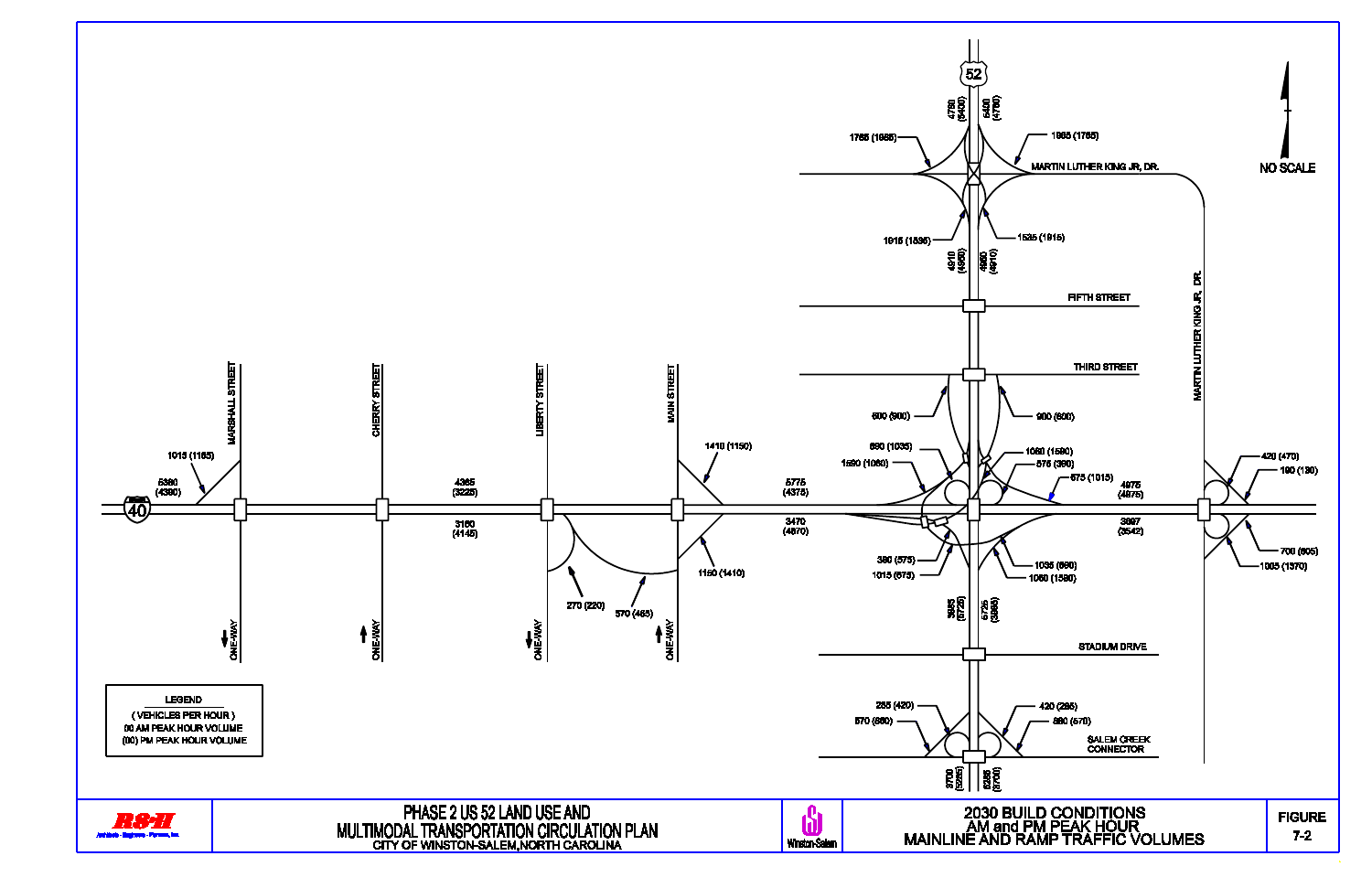